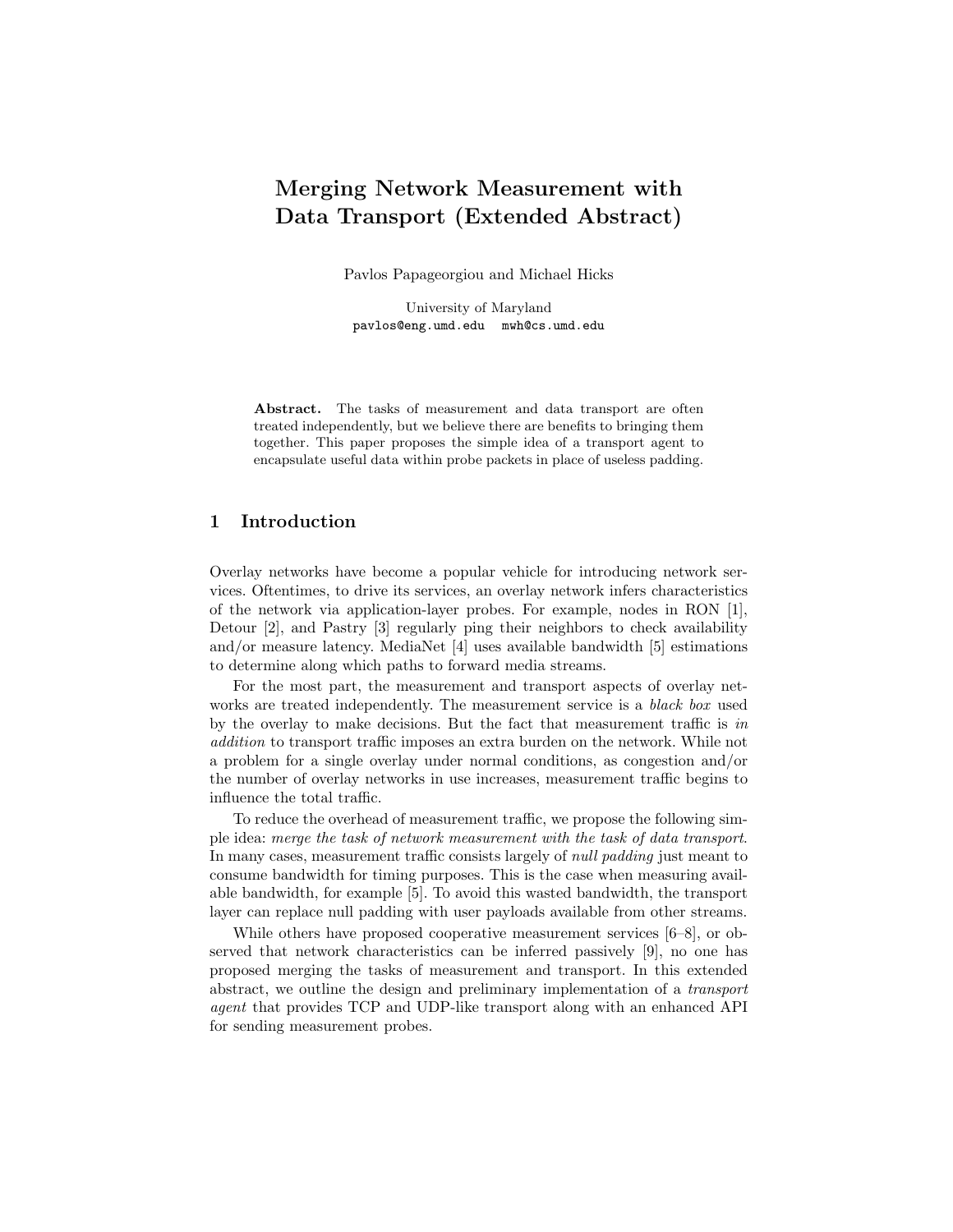## 2 Probe-Aware Transport Agent

The two goals of our probe-aware transport agent are: (i) to minimize the bandwidth that measurement tools consume and (ii) to allow probe traffic to be responsive to congestion conditions. It is desirable that the API and the end-toend semantics of user traffic (TCP and UDP) remain intact so that no changes are required to existing applications. Only measurement tools should be required to use the socket API extensions to set encapsulation and dispatch policy for their probes.

The challenge is how to maintain the same measurement accuracy while decreasing the probe bandwidth. The critical observation is that the null padding, which dominates probe packets, can be reused without sacrificing the tool's accuracy. The actual pad bytes are irrelevant to the measurement algorithm which means that probe packets can encapsulate user traffic if it is available. This approach satisfies the first goal. To address the second goal, we observe that probing schemes usually do not care about the absolute timing of probe packets but only about the relative timing between packets. Therefore, it should be possible to briefly delay certain probe packets without degrading the tool's accuracy. For example, the transport agent can delay the first packet of a packet train as long as it preserves the inter-packet timing and records the actual departure times.

There is an important trade-off between bandwidth efficiency and the timeliness of probe/user packet transmission. The bandwidth optimization achieved depends directly on how often probes encapsulate user traffic. Congestion conditions will increase this frequency, since it is more likely that user traffic will be buffered and available when probe packets are sent. Thus, probes consume less bandwidth as congestion increases. To improve the optimization under noncongested conditions, we can briefly delay certain probe packets, as directed by the measurement tool, when no user data is available. Conversely, we can delay a user packet when the application would allow it. For example, TCP already delays data to send it in larger chunks.

Socket API Extensions: Our probe-aware transport API extends the BSD-style socket API to define additional flags that affect the way packets are sent, either per-packet or per-session; these flags are presented in Table 1.

Probe packets are sent with the PAD PKT  $[x]$  flag enabled. This states that the provided data should be sent with an additional  $x$  bytes of padding. Thus, if a probe tool wants to send d bytes of data (i.e., the byte content it wants delivered to the peer tool, such as control information) with  $x$  bytes of padding, it would pass only the d bytes to send, along with the flag PAD PKT  $[x]$ . The transport agent will transport a packet of size  $d + x$  bytes, and will attempt to use the x bytes portion of the packet to encapsulate user traffic. When the packet is actually sent, it is timestamped by the transport agent, and timestamped again when it is received. A separate function is used by tools to acquire the times.

The DELAY  $[t]$  flag can be used to delay the packet up to t ms, to increase the chances of encapsulating user data; otherwise the packet is queued for immediate departure. Note that this flag can be applied to either user or probe traffic. For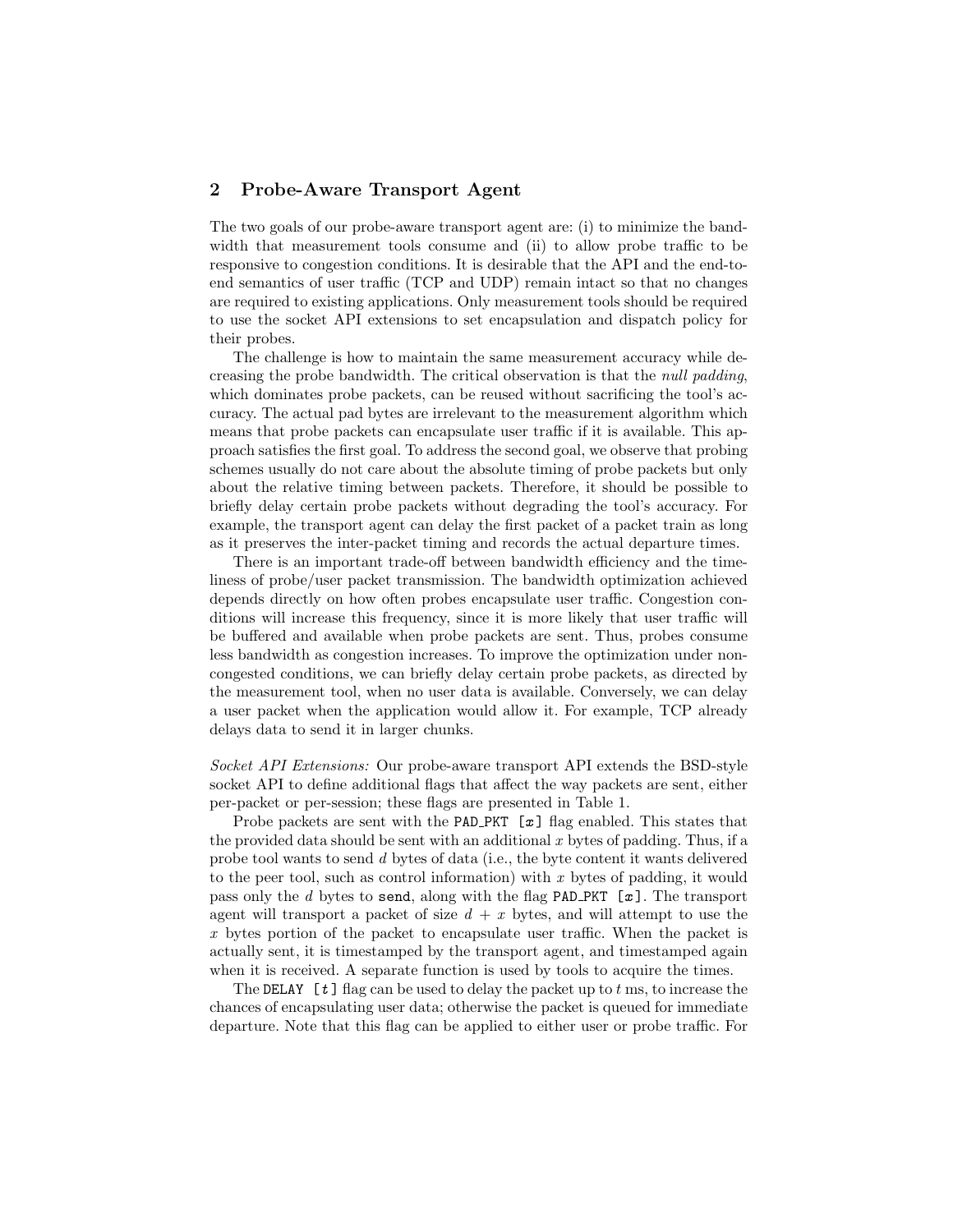Table 1. Probe-Aware Transport API flags

| send flags        |                                                                |
|-------------------|----------------------------------------------------------------|
| $PAD_PKT$ $[s]$   | Probe packet that requires <b>s</b> bytes padding.             |
| DELAY [t]         | Packet can be delayed up to t ms.                              |
| PKT_FOLLOWS       | This packet is not the last packet of a train (others follow). |
| per-session flags |                                                                |
| SINGLE_PKT        | Packets should not be encapsulated.                            |
|                   | WAIT_CONGESTION Packets under congestion control.              |

example, to send a probe that waits up to 100 ms would require flags PAD PKT[ $x$ ] | DELAY [100].

Finally, the PKT FOLLOWS flag is used to indicate that the packet is part of a train, and should not be sent until all packets are available (i.e., a subsequent packet is submitted without this flag). Thus, the entire train may be delayed (by the first packet), but all packets in the train are sent back-to-back.

We also provide two session-level flags. If for some reason encapsulation should be avoided, users can establish sessions using the flag SINGLE PACKET. Probe packets sent in such a session will not encapsulate other packets, and user packets will not be encapsulated by probes. Thus, our transport API semantics reverts to the standard semantics when this flag is set.

Additionally, we provide the flag WAIT CONGESTION to subject sessions to congestion control. By default, STREAM sessions have this flag enabled (to conform to TCP semantics), but DGRAM sessions can specify it as well. This allows probe packets, which are often sent as datagrams, to be accounted for in the congestion window. However, the implementation is non-standard in that we must consider the DELAY and PKT\_FOLLOWS flags when doing congestion accounting.

Figure 1 depicts our preliminary probe-aware transport agent which exchanges traffic between two IP endpoints. The transport agent would sit normally on top of IP; our current implementation tunnels over UDP. Internally, the transport agent multiplexes user and probe streams into one packet stream with uniform congestion control, as in the Congestion Manager [10], and encapsulates user traffic in probe packets, unless explicitly disallowed by SINGLE PACKET flags.

For example, consider a measurement tool (session P2 in Figure 1) that periodically sends a probe packet consisting of 10 bytes of control data and 990 bytes of padding. Before the transport agent sends the packet out, it attempts to find user data to fill the 990 available bytes from candidate TCP sessions B1,  $B2$  and UDP packet streams  $D1$ ,  $D2$ . If any of them have bytes waiting in their buffers, then up to 990 bytes of user traffic will be encapsulated in the probe.

We have run preliminary experiments with real traffic on  $Emulab<sup>1</sup>$  that demonstrated bandwidth savings up to 95% during congestion conditions, i.e., most of the probe traffic piggy-backed on top of user traffic during that period. We are in the process of completing a fully functional implementation and mod-

 $\frac{1}{1}$ http://www.emulab.net